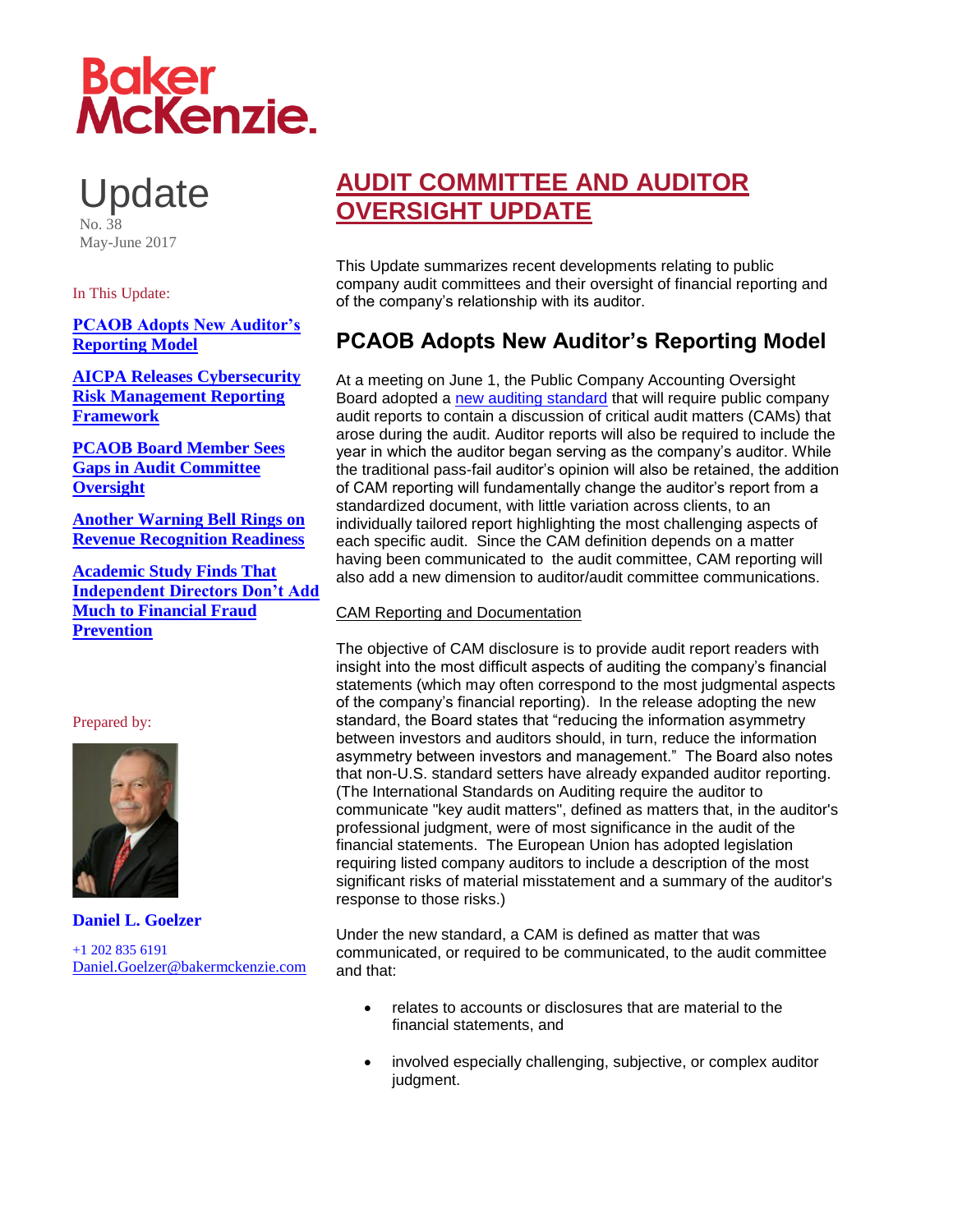The standard lists six factors which should be considered in determining whether a matter communicated to the audit committee involved a challenging, subjective, or complex auditor judgment:

- The auditor's assessment of the risks of material misstatement, including significant risks.
- The degree of auditor judgment related to areas in the financial statements that involved the application of significant judgment or estimation by management, including estimates with significant measurement uncertainty.
- The nature and timing of significant unusual transactions and the extent of audit effort and judgment related to these transactions.
- The degree of auditor subjectivity in applying audit procedures to address the matter or in evaluating the results of those procedures.
- The nature and extent of audit effort required to address the matter, including the extent of specialized skill or knowledge needed or the nature of consultations outside the engagement team regarding the matter.
- The nature of audit evidence obtained regarding the matter.

For each CAM that the auditor identifies, the auditor's report must:

- Identify the CAM.
- Describe the principal considerations that led to the determination that the matter is a CAM.
- Describe how the CAM was addressed in the audit.
- Refer to the relevant financial statement accounts or disclosures.

If the auditor determines there are no CAMs, the auditor must state that determination in the auditor's report.

CAM identification will clearly involve the exercise of judgment, and auditors will be required to document their CAM analysis process in their work papers. Specifically, for each financial statement audit issue that was communicated, or required to be communicated, to the audit committee and that relates to material accounts or disclosures, the work papers must explain whether or not the matter was determined to be a CAM and the basis for that determination.

The list of matters related to material accounts that is communicated to the audit committee in connection with an audit is potentially lengthy, and the need to justify in writing the CAM treatment of each could be a significant undertaking. Work papers are of course subject to review in PCAOB inspections, and the documentation requirement may serve as something of a deterrent to concluding that a matter discussed with the audit committee is not a CAM.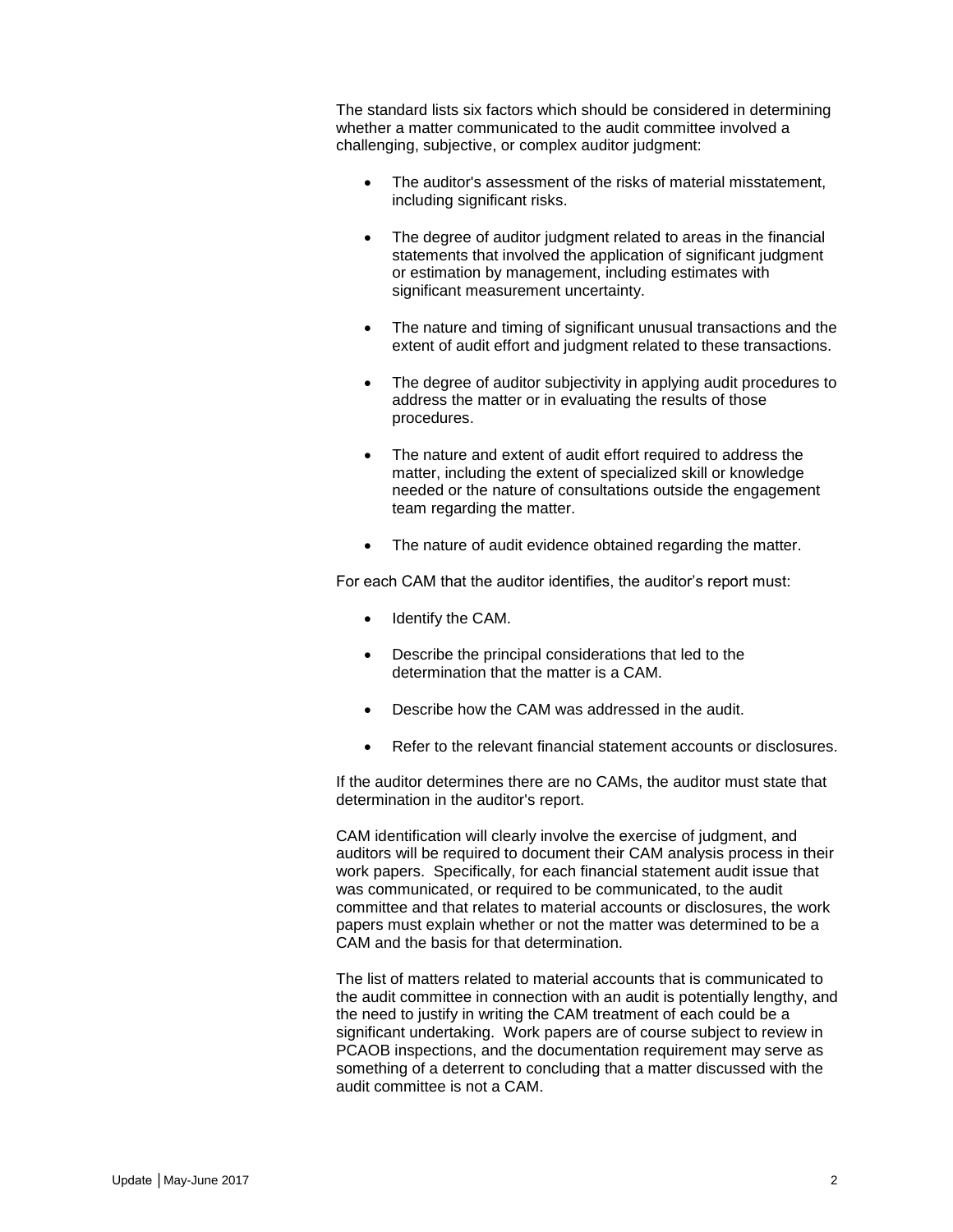### Other Changes to the Auditor's Report

In addition to CAM disclosure, the new standard makes several other changes in the format and content of the auditor's report, including:

 Tenure. As noted above, the report must include the year in which the auditor began serving as the company's auditor. PCAOB Chairman Doty has advocated mandatory periodic auditor rotation in order to limit auditor tenure. Adoption of a rotation requirement does not, however, appear to have Board majority support. Disclosure of the number of consecutive years that the auditor has served may nonetheless encourage rotation by highlighting instances of lengthy tenure.

Tenure disclosure has been controversial, and PCAOB Board Member Jeanette Franzel, while voting in support of the standard, observed: "I am concerned that including this information in the auditor's report may convey an implication that there is a generalizable relationship between auditor tenure and audit quality and/or auditor independence, assumptions that may not be valid. If information about auditor tenure is important and relevant for investors and other users, then I would support an analysis of alternatives for the best party to make the disclosure and the mechanism for doing so."

- Addressees. The auditor's report will be addressed to the company's shareholders and board of directors.
- Independence. The auditor's report will include a statement that the auditor is required to be independent of the company.
- Fraud responsibility. The report will include a statement that the audit was planned and performed to obtain reasonable assurance that the financial statements are free of material misstatements "whether due to error or fraud."
- Format. The report format will be standardized and will include section titles ("Opinion on the Financial Statements", "Basis for Opinion", and "Critical Audit Matters".)

# Effective Date

The PCAOB's new standard – like all PCAOB rules – will not take effect unless approved by the Securities and Exchange Commission, which must solicit public comment before acting. Since there has been significant opposition to CAM reporting, SEC approval, while likely, is not assured.

Assuming SEC approval, the auditor tenure disclosure, and the changes in the format and content of auditors' reports, will take effect for audits of fiscal years ending on or after December 31, 2017. CAM reporting will have a longer phase-in period. For the largest public companies – large accelerated filers – CAM reporting will begin for audits of fiscal years ending on or after June 30, 2019. For other public companies, CAM reporting will start with audits for fiscal years ending on or after December 15, 2020. CAM reporting will not be required for audits of emerging growth companies; brokers and dealers; investment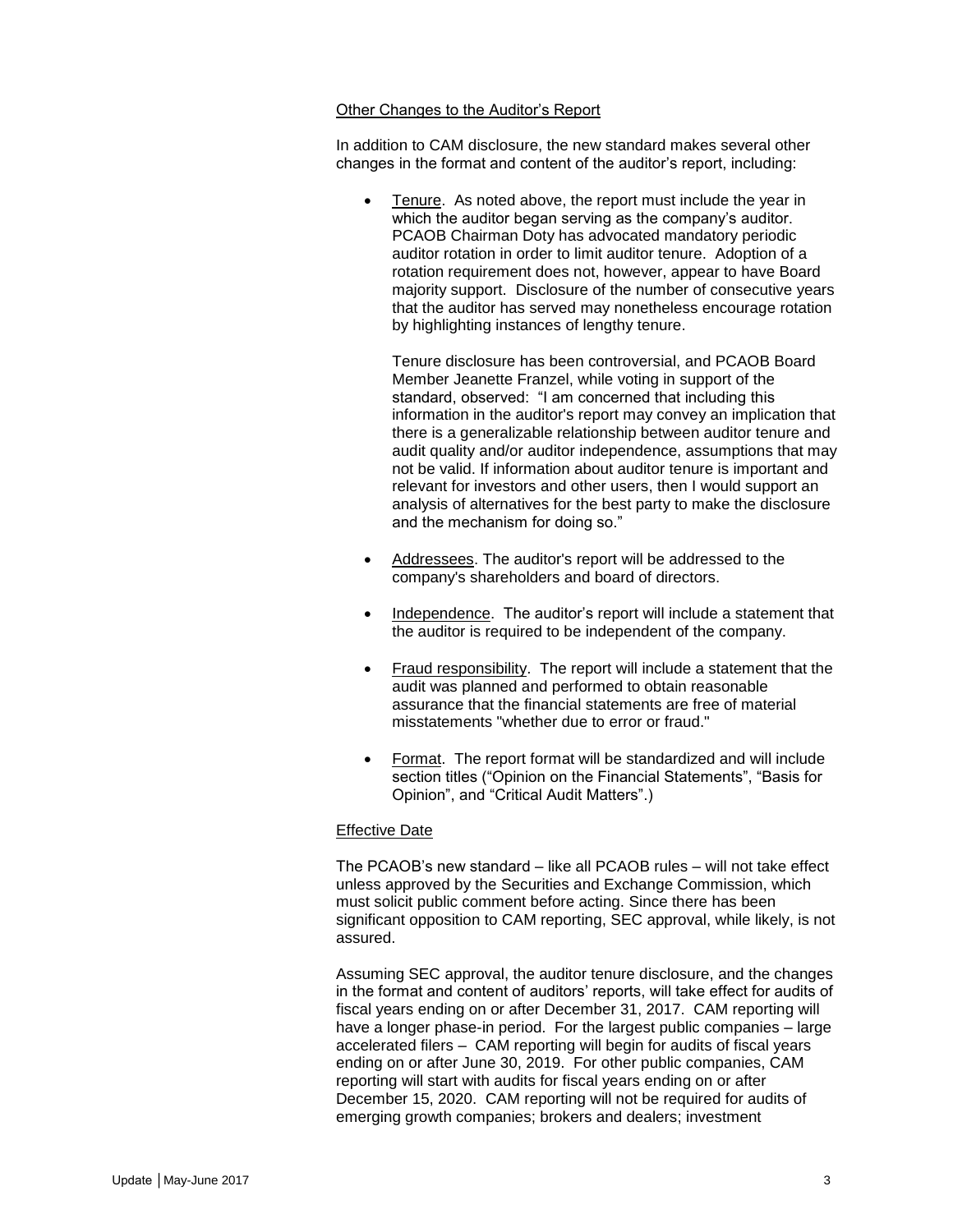companies other than business development companies; and employee stock purchase, savings, and similar plans.

Comment: Audit committee members have been almost uniformly opposed to CAM disclosure. See Audit Committee Members Are Still Dubious About the PCAOB's Proposal to Expand Audit Reports, [September 2016 Update.](http://www.bakermckenzie.com/-/media/files/insight/publications/2016/09/audit-committee-auditor-oversight-update/nl_na_auditupdate_sep16.pdf?la=en) Among other things, audit committee comment letters have suggested that CAM disclosure could inhibit auditor/audit committee communication, usurp management's role in determining what should be disclosed, and confuse financial statement users. Most public company management comments voiced similar concerns.

Assuming the SEC approves the new standard, there are likely to be at least four direct audit committee impacts:

- Since discussion of a material matter with the audit committee triggers CAM analysis, auditors and audit committees will need to be thoughtful with respect to issues raised and with respect to the nature and scope of discussion.
- Audit committees will need to develop a protocol with their engagement partner under which the audit committee will learn, as far in advance of the issuance of the audit opinion as possible, (1) the issues that the auditor intends to disclose as CAMs; (2) what the auditor intends to say in the audit opinion regarding the CAMs; and (3) how the auditor's statements will compare to management's disclosures regarding the same issues. In light of the delayed effectiveness of the CAM reporting requirement, there should be ample time to plan how these issues will be dealt with.
- Because of the tenure disclosure (which potentially takes effect at the end of this year), audit committees with long-serving auditors should be prepared to explain to shareholders what their philosophy is with respect to auditor rotation and the nature of their evaluation and decision-making process concerning whether to seek proposals from other audit firms.
- Audit committees can expect audit fee increases in light of the additional work (and potential additional litigation exposure) that auditors may face as the result of CAM disclosure.

# <span id="page-3-0"></span>**AICPA Releases Cybersecurity Management Reporting Framework**

As discussed in prior Updates (see, e.g., NACD and ISA Issue New Cyber Risk Oversight Handbook, [March 2017 Update](http://www.bakermckenzie.com/-/media/files/insight/publications/2017/03/al_na_auditupdate_20170330.pdf?la=en) and Audit Committees are Challenged by Risk and Think They Would Benefit From a Better Understanding of the Business, [January-February 2017](http://www.bakermckenzie.com/-/media/files/insight/publications/2017/02/audit-committee-auditor-oversight-janfeb-2017/nl_auditcommitteeauditoroversight_jan2017.pdf?la=en)  [Update\)](http://www.bakermckenzie.com/-/media/files/insight/publications/2017/02/audit-committee-auditor-oversight-janfeb-2017/nl_auditcommitteeauditoroversight_jan2017.pdf?la=en), evaluating the company's management of cybersecurity is one of the top challenges audit committees face. One part of that challenge stems from the lack of common terminology and assessment criteria for describing and reporting on cybersecurity risk programs. The American Institute of Certified Public Accountants (AICPA) has sought to address the problem by developing a reporting framework that could be used to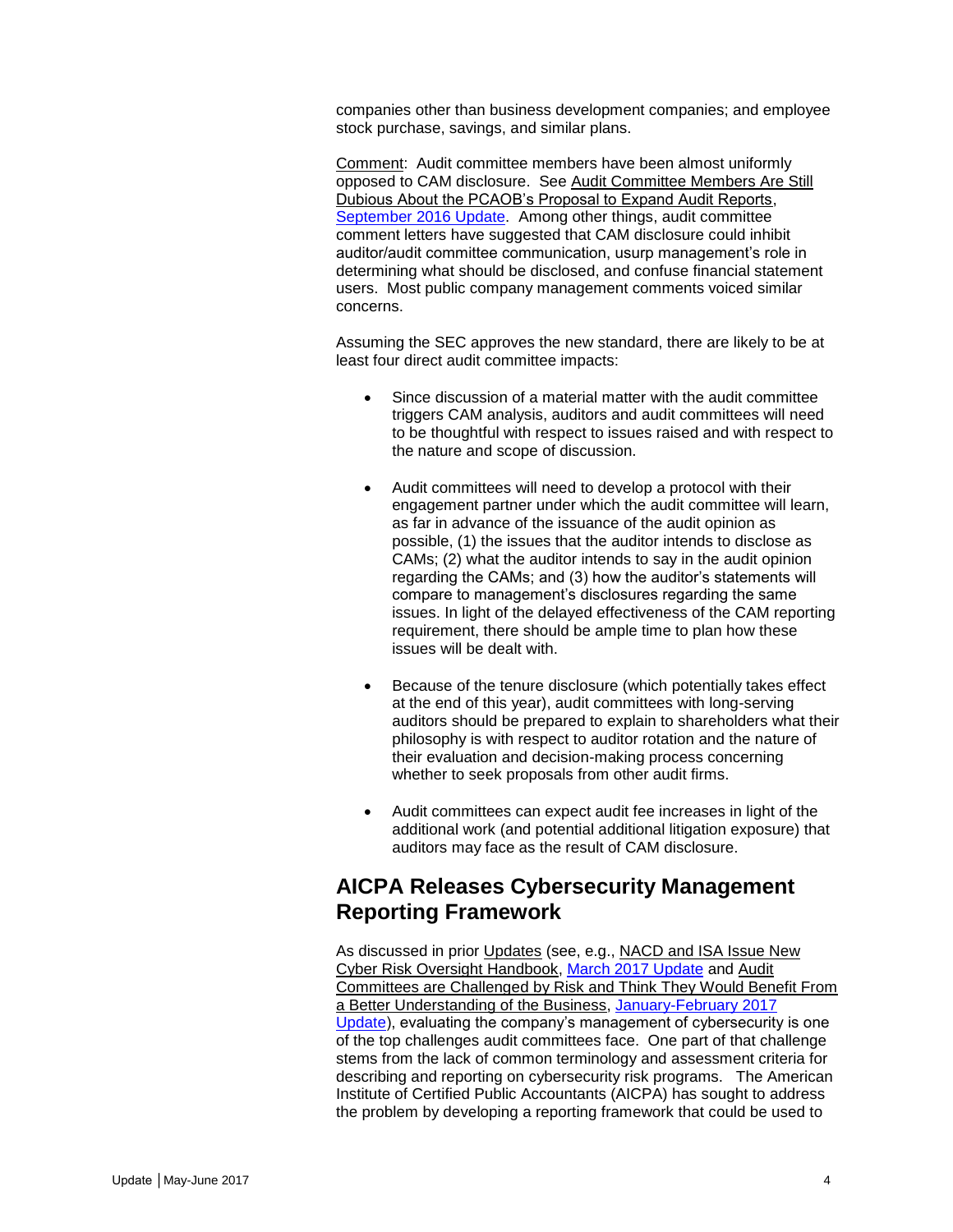communicate information to stakeholders, including the board or public investors, regarding the company's cybersecurity risk management.

The AICPA Framework, which was released on April 26, includes both criteria for describing a cybersecurity risk management program and criteria for evaluating the effectiveness of the controls that are part of the program. As a corollary to the Framework, on May 23, the AICPA also released a guide for an independent auditor attestation engagement regarding cybersecurity risk management.

In the AICPA [press release](http://www.businesswire.com/news/home/20170426005204/en/AICPA-Unveils-Cybersecurity-Risk-Management-Reporting-Framework) announcing the publication of the Framework, AICPA Executive Vice President Susan S. Coffey stated:

"The framework we have developed will serve as a critical step to enabling a consistent, market-based mechanism for companies worldwide to explain how they're managing cybersecurity risk \* \* : We believe investors, boards, audit committees and business partners will see tremendous value in gaining a better understanding of organizations' cybersecurity risk management efforts. That information, combined with the CPA's opinion on the effectiveness of management's efforts, will increase stakeholders' confidence in organizations' due care and diligence in managing cybersecurity risk."

The reporting Framework has two parts:

- Description criteria For use by management in explaining its cybersecurity risk management program in a consistent manner and for use by CPAs to report on management's description.
- Control criteria Used by CPAs providing advisory or attestation services to evaluate and report on the effectiveness of the controls within a client's program.

The third component of the AICPA's initiative is a Guide for auditors entitled, ["Reporting on an Entity's Cybersecurity Risk Management](http://www.aicpastore.com/AuditAttest/reporting-on-an-entity-s-cybersecurity-risk-manage/PRDOVR~PC-AAGCYB/PC-AAGCYB.jsp?cm_vc=PDPZ1)  [Program and Controls"](http://www.aicpastore.com/AuditAttest/reporting-on-an-entity-s-cybersecurity-risk-manage/PRDOVR~PC-AAGCYB/PC-AAGCYB.jsp?cm_vc=PDPZ1). The Guide is intended to support auditor engagements to examine and report on an entity's cybersecurity risk management program. These new reports would be a vehicle for companies to "demonstrate to stakeholders, customers, vendors and others that they have sound cybersecurity procedures and practices."

In [Cybersecurity Risk Management Framework Fact Sheet](https://www.aicpa.org/InterestAreas/FRC/AssuranceAdvisoryServices/DownloadableDocuments/Cybersecurity-Fact-Sheet.PDF) the AICPA provides an overview of how the Framework is intended to operate. According to the Fact Sheet:

"The framework for reporting on an entity's cybersecurity risk management program calls for management to prepare certain information about the entity's cybersecurity risk management program and for the CPA to examine and report on that information in accordance with the AICPA's attestation standards."

"The resulting cybersecurity report includes the following three key sets of information:

1. **Management's description** — The first component is a management-prepared narrative description of the entity's cybersecurity risk management program (the description). This description is designed to provide information about how the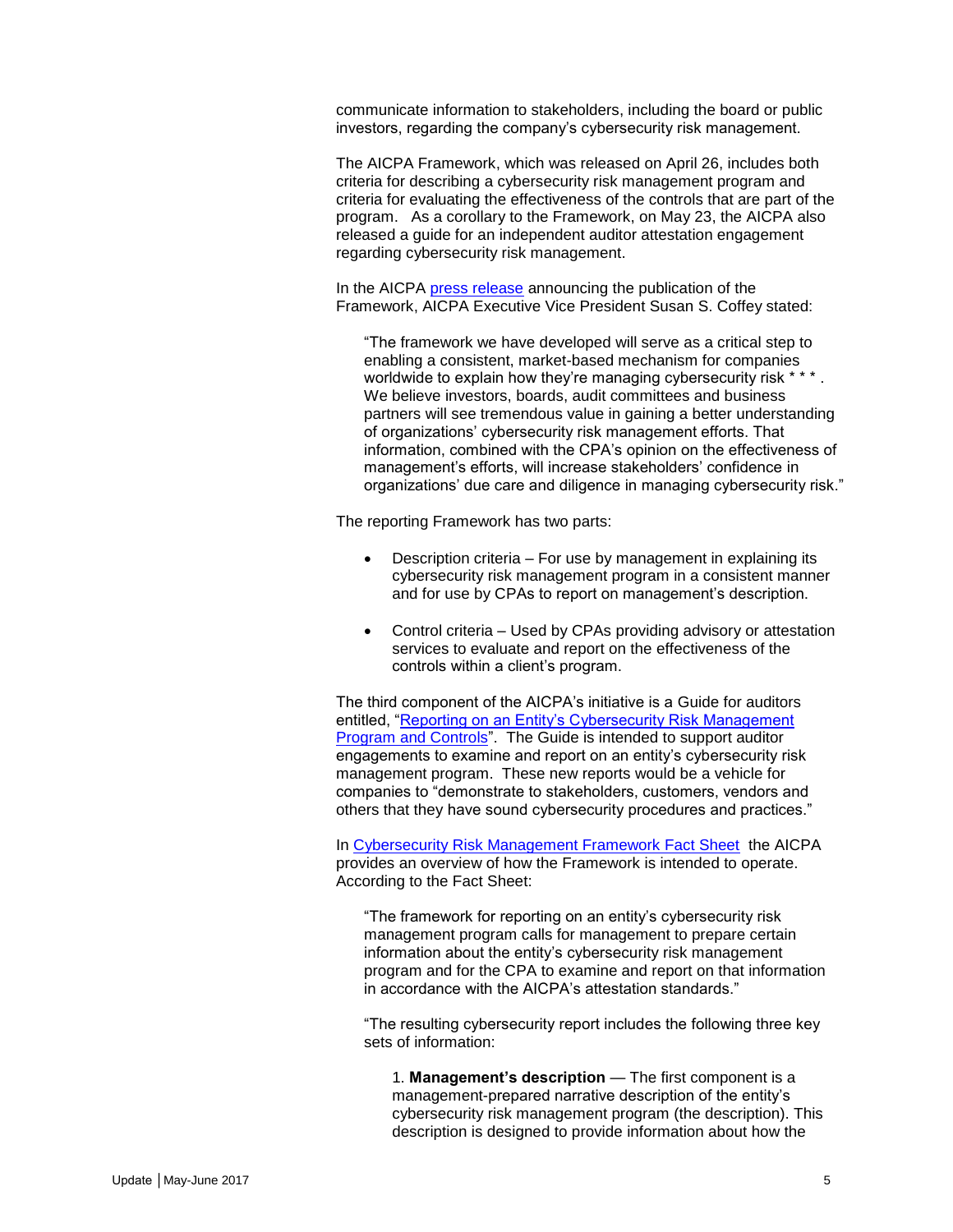entity identifies its most sensitive information, the ways in which the entity manages the cybersecurity risks that threaten it, and the key security policies and processes implemented and operated to protect the entity's information assets against those risks. \* \* \*

2. **Management's assertion** — Management provides an assertion about whether the description is presented in accordance with the description criteria and whether the controls within the program were effective to achieve the entity's cybersecurity objectives based on the control criteria. (These criteria are discussed below.)

3. **The practitioner's opinion** — The final component in the reporting framework is the CPA's opinion on the description and on the effectiveness of controls within that program."

The Center For Audit Quality (CAQ) has also issued a paper discussing the Framework and the role of auditors in assisting companies in communicating information about their cyber risk management program to stakeholders. [The CPA's Role in Addressing Cybersecurity Risk](http://thecaq.org/cpas-role-addressing-cybersecurity-risk) describes the Framework as seeking to accomplish ten goals:

- Provide common criteria for disclosures about an entity's cybersecurity risk management program.
- Provide common criteria for assessing program effectiveness.
- Reduce communication and compliance burden.
- Provide useful information to a broad range of users, while minimizing the risk of creating vulnerabilities.
- Provide comparability.
- Permit management flexibility.
- Connect the dots on best practices.
- Be voluntary.
- Be scalable and flexible.
- Evolve to meet changes.

Comment: As the AICPA notes, the lack of a consistent, common language for describing and reporting on the cybersecurity risk management programs makes it difficult for stakeholders – including audit committees -- to determine whether an organization's cybersecurity risk management plan effectively addresses potential threats. Cybersecurity represents a significant risk for most businesses. Audit committees may want to consider whether management reporting based on the application of the AICPA's framework would provide useful additional perspective on the company's cyber risk posture. Auditor attestation would provide added assurance regarding such reporting. It is also possible that third parties may begin to demand information of this nature.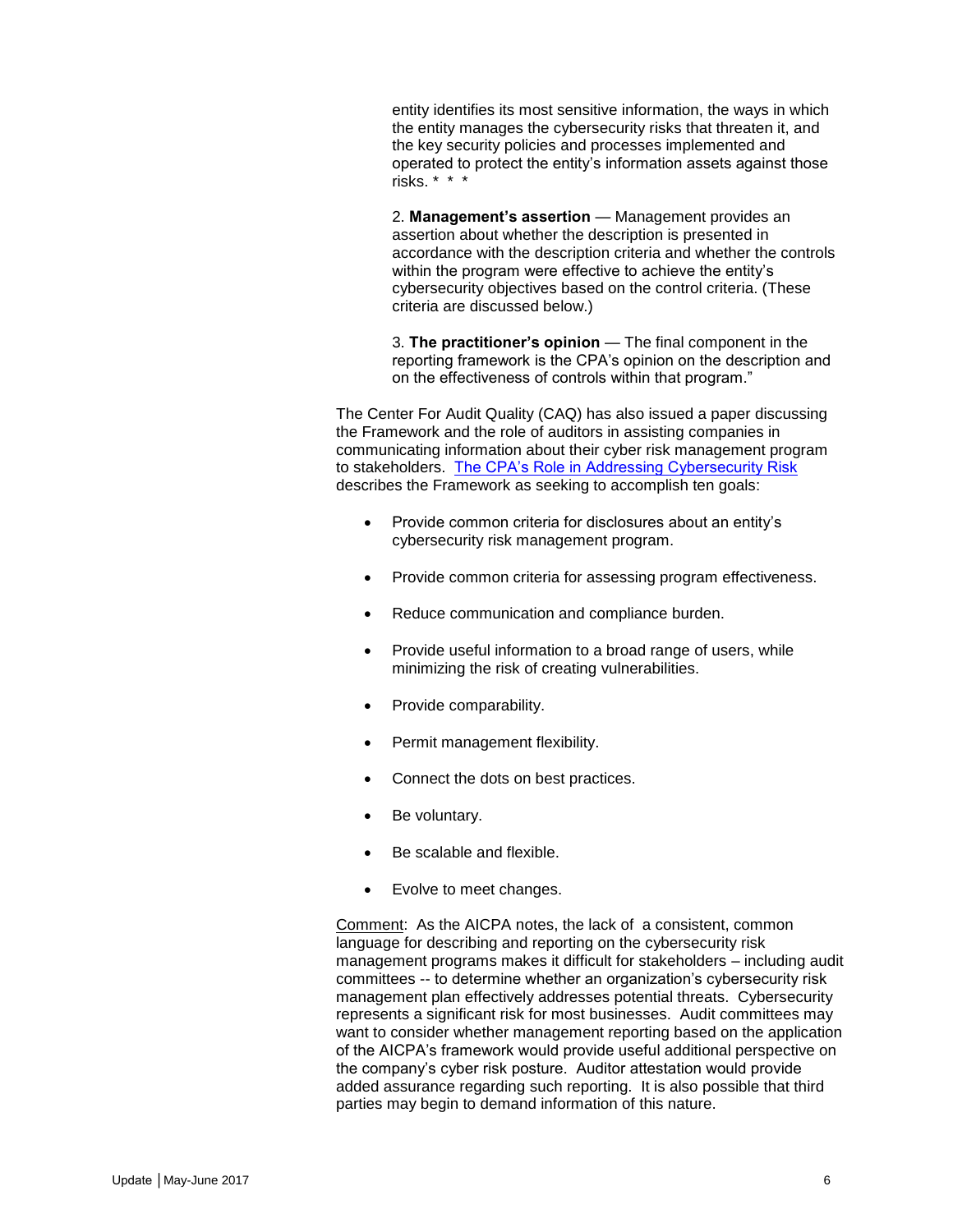# <span id="page-6-0"></span>**PCAOB Board Member Sees Gaps in Audit Committee Oversight**

In a May 17 address to the Canadian Public Accountability Board's Audit Quality Symposium, Steve Harris, the longest serving PCAOB Board Member, outlined his concerns regarding the effectiveness of audit committee oversight of the company's independent auditor. The speech, entitled [Earning Investor Confidence,](https://pcaobus.org/News/Speech/Pages/Harris-speech-CPAB-5-17-17.aspx) cites examples derived from PCAOB inspection findings which, in Mr. Harris's view, illustrate instances in which audit committees failed to fulfill their responsibilities. He also urged expanded disclosure regarding both the auditor's work and the audit committee's oversight.

The short-comings Mr. Harris sees in audit committee oversight fall into three categories: auditor independence, transparency, and accountability.

### Independence

In order to promote auditor independence, the Sarbanes-Oxley Act requires audit committee pre-approval of non-audit services performed for a public company by its financial statement auditor. Mr. Harris described this responsibility as "critical" and stated that "investors expect audit committees to carefully assess the impact on the auditor's independence when approving non-audit services." PCAOB inspections have, however, revealed that the pre-approval process is sometimes bypassed:

"Unfortunately, PCAOB inspectors have found instances where auditors perform non-audit work prior to obtaining approval from the audit committee. Our inspectors also have discovered that some auditors have failed to provide the required communications – or that they have provided inadequate information – to the audit committee about relationships that might affect their independence."

"These findings raise significant concerns because they demonstrate how audit committees may be prevented from effectively carrying out their oversight responsibilities. The findings also show that some audit firms continue to view management as their real clients, not the investor or the audit committee which is responsible for engaging them."

The Sarbanes-Oxley Act also assigned responsibility to the audit committee for hiring, firing, and overseeing the work of the auditor. Mr. Harris said that investors are concerned that audit committees may "relegate some of their oversight responsibilities with respect to the audit to management." He noted that a 2014 academic study had found that auditors meet more frequently with CFOs than with audit committees, that audit committees do not always meet with auditors outside the presence of management, and that "some CFOs act as gatekeepers for auditors' access to audit committees." He stated that the same study found that "CFOs continue to influence auditor selection and retention decisions despite statutory requirements that allocated such responsibilities to audit committees."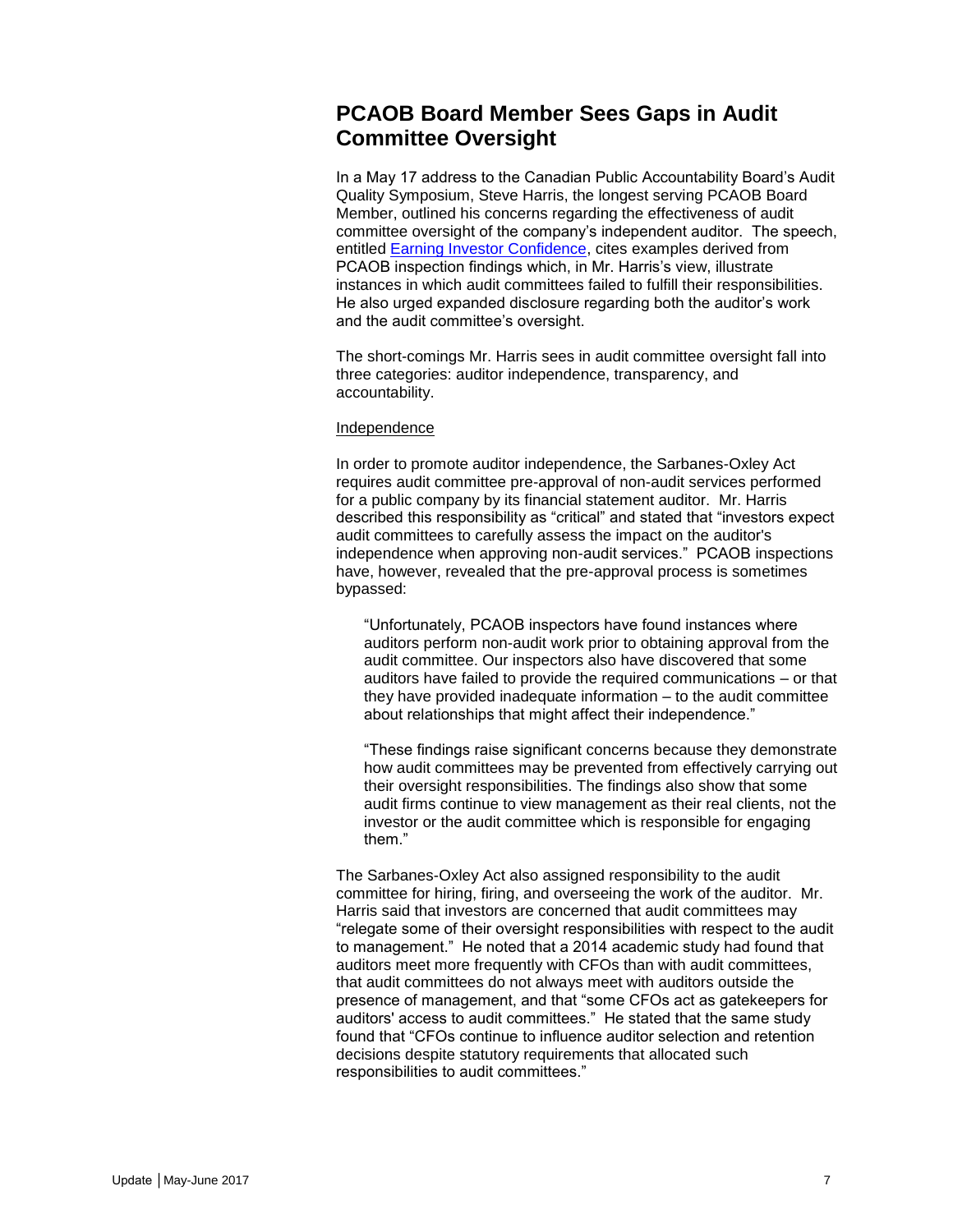### **Transparency**

With respect to disclosure, Mr. Harris said that "[t]o put it bluntly, the work of audit committees, auditors, and audit regulators is not as transparent as investors want." More transparency would "provide investors greater understanding of the reliability and quality of financial statements, the audit, and how their interests are being protected." He urged the adoption of the PCAOB's expanded auditor reporting proposal (see [earlier item in this Update\)](#page-0-0).

Mr. Harris also called for more disclosure concerning how audit committees do their work, the key financial reporting issues they resolve, and the audit quality metrics they employ:

"Investors also want greater transparency from the audit committee about how it is carrying out its responsibilities in appointing, compensating, and overseeing the auditor. Some audit committees are starting to provide expanded disclosure in this area but there is no discussion of the most important issues they raised with the auditors, or the disputes, if any, between management and the auditors that they resolved. Finally, there is no disclosure of the specific non-audit services they allow the auditor to provide to the company or of the metrics they use to assess the auditor's work."

### Accountability

As to accountability, Mr. Harris urged audit committees "to hold auditors accountable for their work and not to view the audit as merely a regulatory requirement." Accountability, in turn, depends on communication: "Candid and frank discussions between the auditor and the audit committee enable the committee to gauge the quality of the audit, the engagement partner's knowledge of the company and technical expertise, and how identified risks are being addressed." In addition, the audit committee should "protect the auditor from management influence" and serve as "active defenders of the auditor when it comes to conflicts between management and the auditor." Mr. Harris stated that "these challenges are not being fully met."

Comment: While the PCAOB has no direct authority over audit committees, Mr. Harris's comments provide a window into how at least one senior regulator views the current state of audit committee oversight. His statements regarding PCAOB inspection observations also underscore the Sarbanes-Oxley Act expectations in the areas of nonaudit services and auditor hiring and firing. Further, his points regarding audit committee transparency echo other recommendations that audit committees voluntarily disclose more information concerning their work. See, e.g., [January-February 2017](http://www.bakermckenzie.com/-/media/files/insight/publications/2017/02/audit-committee-auditor-oversight-janfeb-2017/nl_auditcommitteeauditoroversight_jan2017.pdf?la=en) Update.

# <span id="page-7-0"></span>**Another Warning Bell Rings on Revenue Recognition Readiness**

As discussed in several prior Updates, one of the greatest near-term financial reporting challenges facing public (and private) companies is implementation of the new accounting standard governing revenue recognition. Studies over the past several years have indicated that many companies are behind schedule in understanding how the new revenue recognition regime will affect their reporting and in making the systems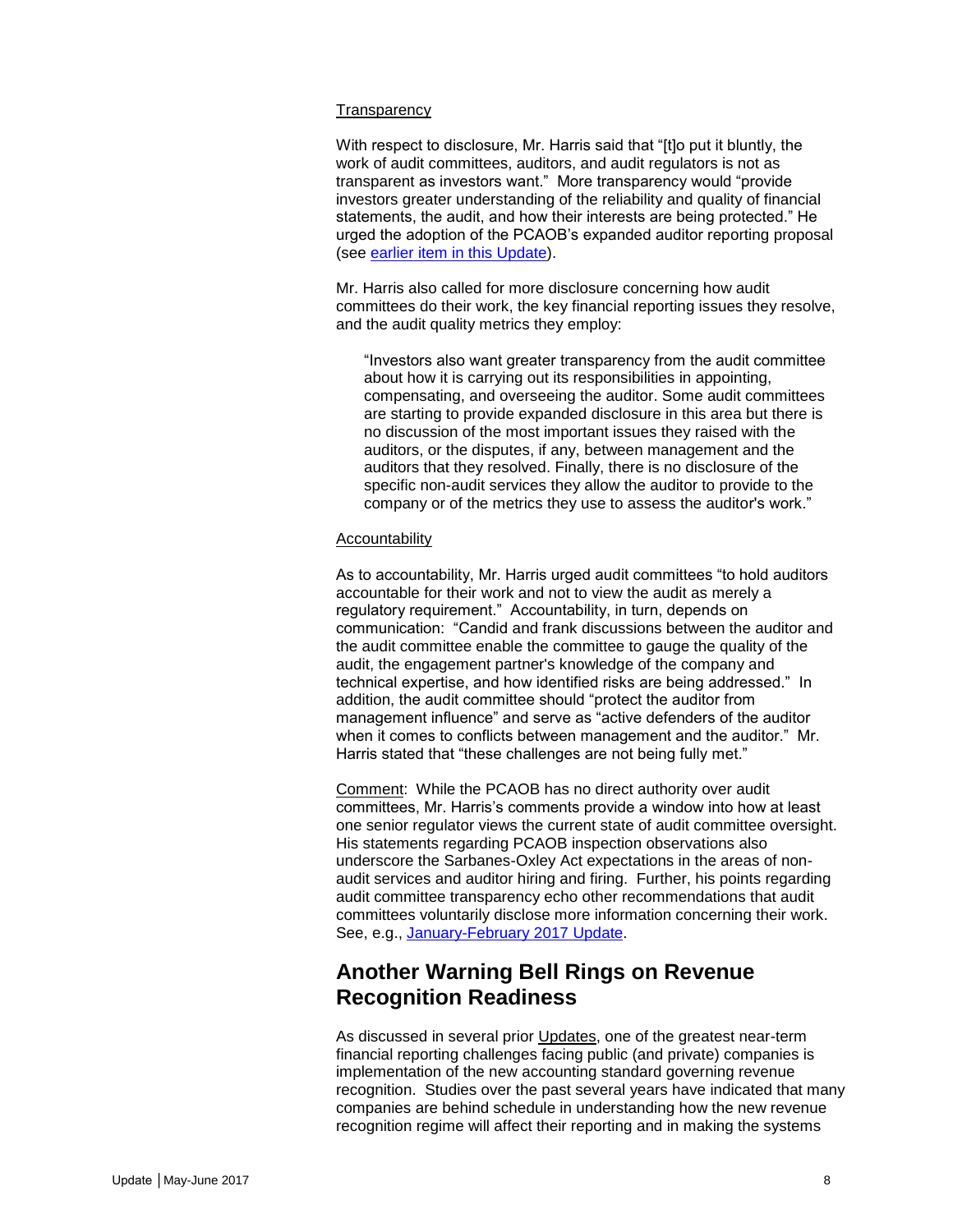and other changes necessary to comply. See KPMG Sounds the Alarm on Revenue Recognition and Lease Accounting Implementation, [August](http://www.bakermckenzie.com/-/media/files/insight/publications/2016/08/audit-committee-and-auditor-oversight-committee/nl_na_auditupdate_aug16.pdf?la=en)  [2016 Update.](http://www.bakermckenzie.com/-/media/files/insight/publications/2016/08/audit-committee-and-auditor-oversight-committee/nl_na_auditupdate_aug16.pdf?la=en) Public companies are required to apply the new standard to annual and interim reporting periods beginning after December 15, 2017. For other companies, the effective date is one year later. See FASB Defers New Revenue Recognition Standard for One Year, [August-](http://www.bakermckenzie.com/-/media/files/insight/publications/2015/09/august-september-2015/nl_washington_auditupdate23_aug15.pdf?la=en)[September 2015 Update.](http://www.bakermckenzie.com/-/media/files/insight/publications/2015/09/august-september-2015/nl_washington_auditupdate23_aug15.pdf?la=en)

With the deadline fast-approaching, Deloitte has released the results of an informal survey (see [April 4 edition of Heads Up\)](https://www2.deloitte.com/us/en/pages/audit/articles/heads-up-newsletter.html) on implementation of the new revenue standard. The survey – which is an update of a similar 2015 survey – polled participants at Deloitte seminars during November and December 2016. Responses were received from over 200 individuals in various industries, with the majority from technology, life sciences, media, and telecommunications.

Key findings of the 2016 survey include:

- Financial statement impact. Twenty-three percent of respondents believe that the new standard will have a material impact on their financial statements, while 28 percent believe there will be no material impact. But, nearly half don't yet seem to know whether or not there will be a material impact: Twentyfour percent responded "maybe" and 25 percent "unknown."
- Implementation progress. Only 13 percent of respondents said that their company had started to implement the new standards and that their "plan was being executed"; 32 percent said that a preliminary assessment was underway, and another 21 percent responded that an implementation plan was being developed. Nearly a third – 30 percent – indicated that they had not started implementation, while 4 percent thought that implementation was not necessary.
- Implementation budgeting. Budgeting for the potentially expensive implementation effort is likely a good indicator of the sophistication of a company's plan. Sixteen percent of respondents said that their company had established a budget and expected the costs to be material. Eighteen percent had a budget and expected immaterial costs, while 12 percent had no budget and did not think one was necessary. Over half of respondents – 54 percent – had not yet established a budget.
- Additional resources. Many companies have concluded that they will require additional resources – internal or external – to implement the new standard. Eighteen percent of respondents indicated that their company planned to hire additional external resources (presumably accounting firms or other types of consultants) and 3 percent anticipated hiring internal resources (presumably new company staff). Nearly one-third – 32 percent – expect to hire both additional internal and external resources. Fifteen percent thought that additional resources were not needed, and the remaining 32 percent did "not yet" expect to need more assistance.
- Transition methodology. The new standard affords companies a choice of transition methodologies -- either "full retrospective" or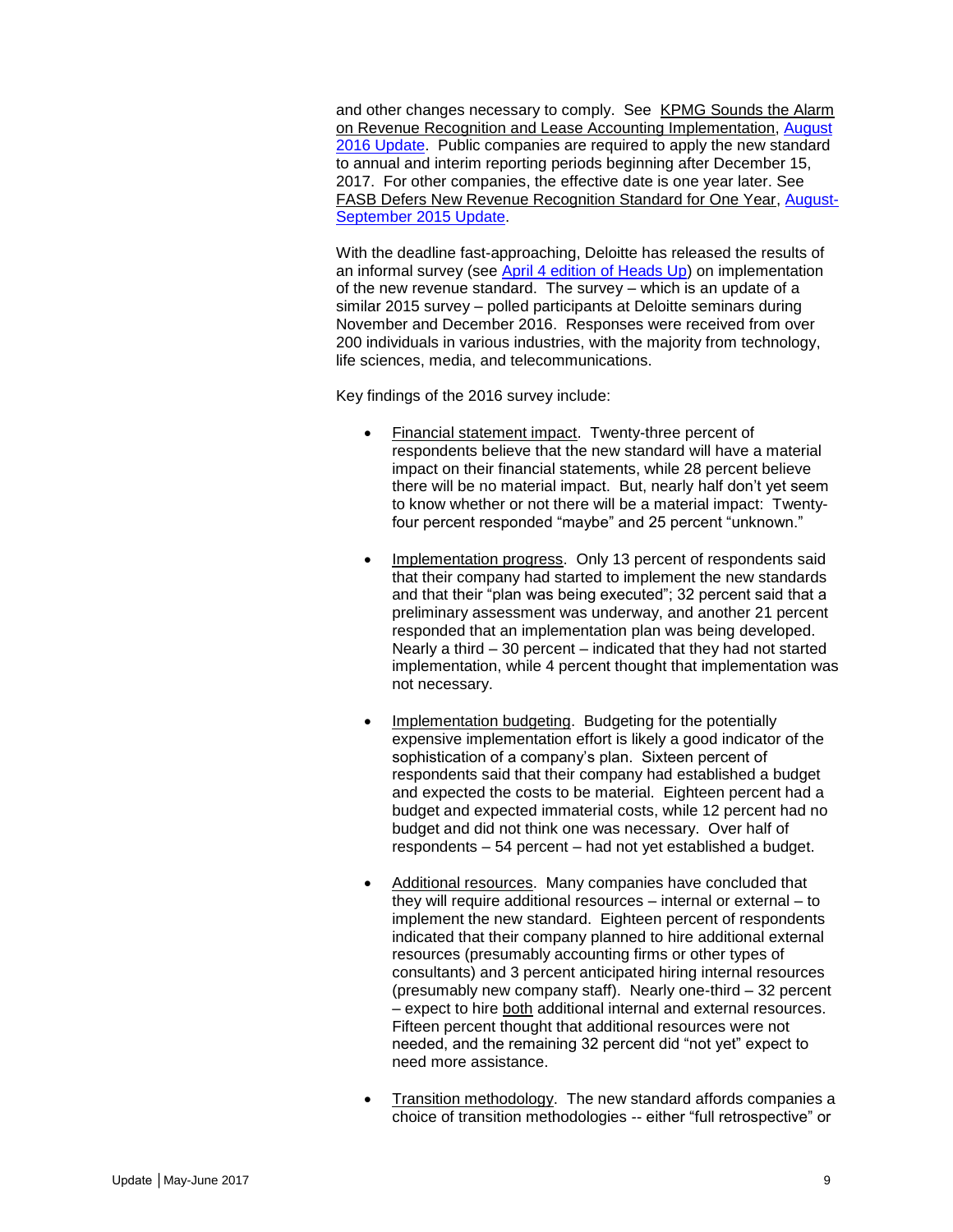"modified retrospective". Either approach involves the need to review contracts entered into prior to the effective date. Twentyone percent of companies plan on or are leaning toward the full retrospective approach; 46 percent plan on or lean toward the modified retrospective method. One third are still undecided.

Comment: As noted in the [August 2016 Update,](http://www.bakermckenzie.com/-/media/files/insight/publications/2016/08/audit-committee-and-auditor-oversight-committee/nl_na_auditupdate_aug16.pdf?la=en) audit committees should be actively monitoring the company's plans and progress with respect to implementation of the new standard. Given the importance of revenue recognition to virtually all companies, and the fast-approaching effective date, a concrete work plan and adequate resources for implementation are priorities. Also, in light of the fact that so many companies plan to solve their implementation problems by hiring additional resources, audit committees may want to consider whether it is realistic to expect competent talent to be available at a reasonable cost. Deloitte observes:

"As the effective date of the new revenue standard approaches, companies that have not yet started implementing the standard's guidance or are in the early phases of doing so will need to perform a critical assessment of how they will complete a timely adoption. Such an assessment should take into account the potential for largescale changes to the companies' processes, information systems, and internal controls. It should also include consideration of the competition for resources to help effect those changes." (emphasis added)

Audit committees should also bear in mind that there is a disclosure requirement associated with implementation plans. SEC Staff Accounting Bulletin No. 74 states that companies should disclosure to investors the impact that new accounting standards will have on the company's financial statements when implemented in a future period. The status of implementation should also be disclosed. As SEC Chief Accountant Wes Bricker stated in a [speech](https://www.sec.gov/news/speech/bricker-remarks-annual-life-sciences-accounting-and-reporting-congress-032117) earlier this year:

"If a company does not know, or cannot reasonably estimate the expected financial statement impact, that fact should be disclosed. But, in these situations, the SEC staff expects a qualitative description of the effect of the new accounting policies, and a comparison to the company's current accounting to aid investors' understanding of the anticipated impact. It should also disclose the status of its implementation process and significant implementation matters yet to be addressed."

Mr. Bricker also emphasized that companies that do not expect material effects on revenue may have SAB 74 disclosure obligations:

"The changes in the new standard will impact all companies. Even if the extent of change for a particular company is slight, the related disclosures to describe revenue streams may not be. \* \* \* Accordingly, the basis of any statement that the impact of the new standard is immaterial should reflect consideration of the full scope of the new standard, which covers recognition, measurement, presentation, and disclosure for revenue transactions."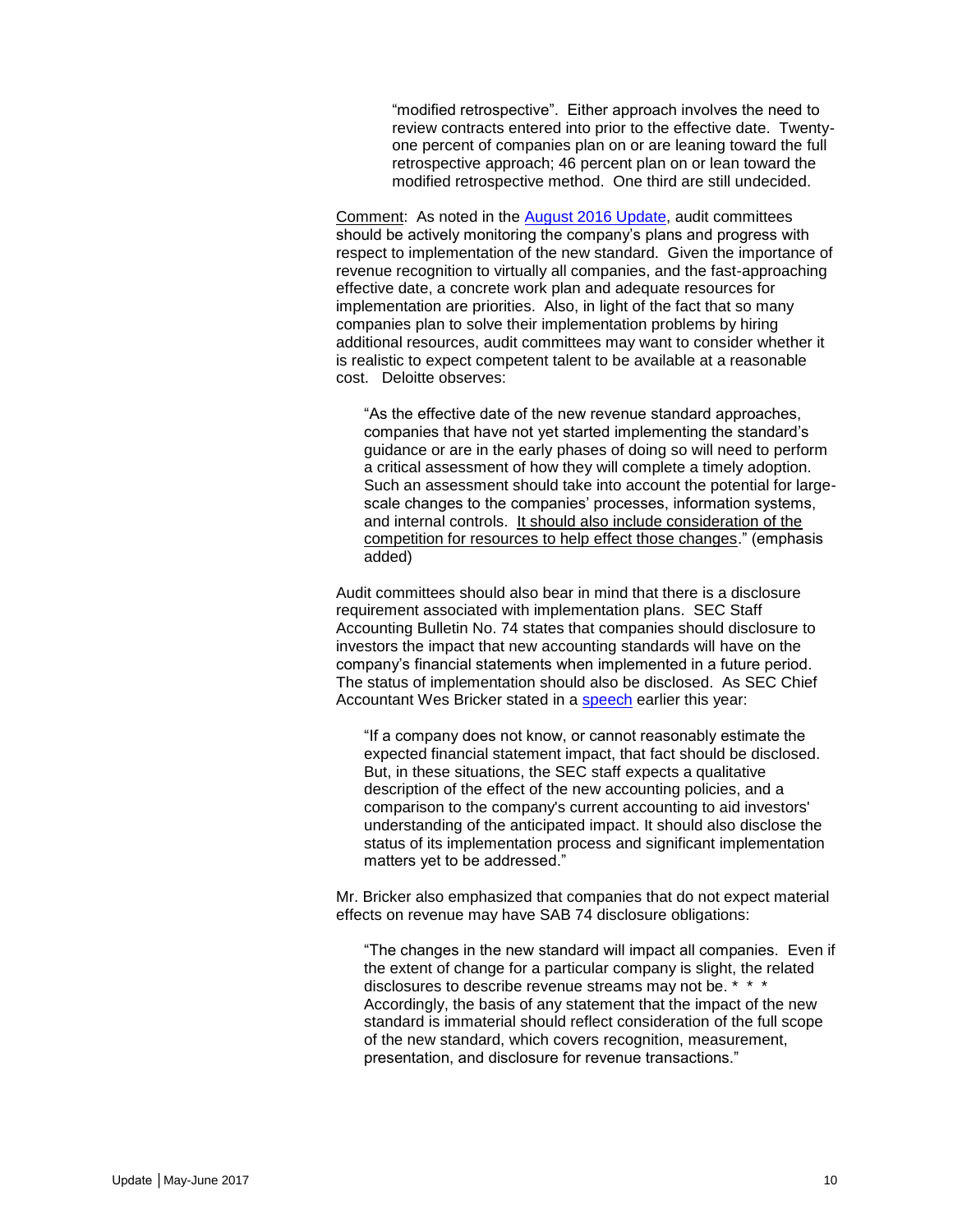# <span id="page-10-0"></span>**Academic Study Finds That Independent Directors Don't Add Much to Financial Fraud Prevention**

As emphasized in PCAOB Board Member Harris's recent speech (see [earlier item in this Update\)](#page-6-0), the Sarbanes-Oxley Act assigned responsibility for oversight of financial reporting and of the external auditor to the audit committee and required that audit committees be comprised of independent directors. A recent academic study questions whether this model has been successful. The authors urge that greater reliance on shareholder activism, rather than independent directors, would be a more effective way of preventing financial fraud.

In a paper entitled [Do Independent Directors Curb Financial Fraud? The](https://papers.ssrn.com/sol3/papers.cfm?abstract_id=2941507)  [Evidence and Proposals for Further Reform,](https://papers.ssrn.com/sol3/papers.cfm?abstract_id=2941507) S. Burcu Avci, Cindy A. Schipani, and H. Nejat Seyhun, all of the Stephen M. Ross School of Business at the University of Michigan, argue that:

"\* \* \* [T]he U.S. corporate governance rules put too much faith in the independent board members and insufficient emphasis on the shareholders themselves to control and monitor the top management. Given the agency problem between the board of directors and the shareholders, outside directors can be captured by management, thereby leading to inadequate checks on management. The evidence presented in this paper shows that outside board members do not exercise sufficient controls on the management even when the management has gone awry."

The authors base this conclusion on their analysis of class action settlements for financial fraud claims. Avci, Schipani, and Seyhun reviewed such settlements that exceeded \$10 million and compared claims during the pre-SOX period of 1996 to 2000 to the post-SOX period of 2002 to 2008. They find no significant decrease in the number or dollar amount of settlements between these two periods. In their view, this "seems to indicate that it may have been unreasonable to expect independent directors – who almost by definition are not privy to the dayto-day affairs of the firm – to have enough incentives or information to ferret out complex, and likely hidden, fraud."

The study also finds that independent directors themselves are beneficiaries of misconduct in the context of stock option grants. The authors examined the timing of option grants and the timing of disclosures between 1996 and 2015. They looked for evidence of backdating (dating and pricing options at a time prior to their actual grant), spring-loading (delaying the announcement of positive news until after options grants), and bullet-dodging (accelerating the release of negative news to a date prior to option grants). They conclude:

"Similar to options given to the top managements, outside directors use dating and timing techniques to manipulate stock options granted. Our evidence shows that they employ back-dating, springloading and bullet dodging games to increase the value of their options. Back-dating among other techniques provides remarkable profits to outside directors. Application of these techniques for late reported grants increase outside directors' compensation by substantial amounts. Specifically, management received extra compensation amounts of 9.2%, 14.9% and 4.1% for the 1996-2002